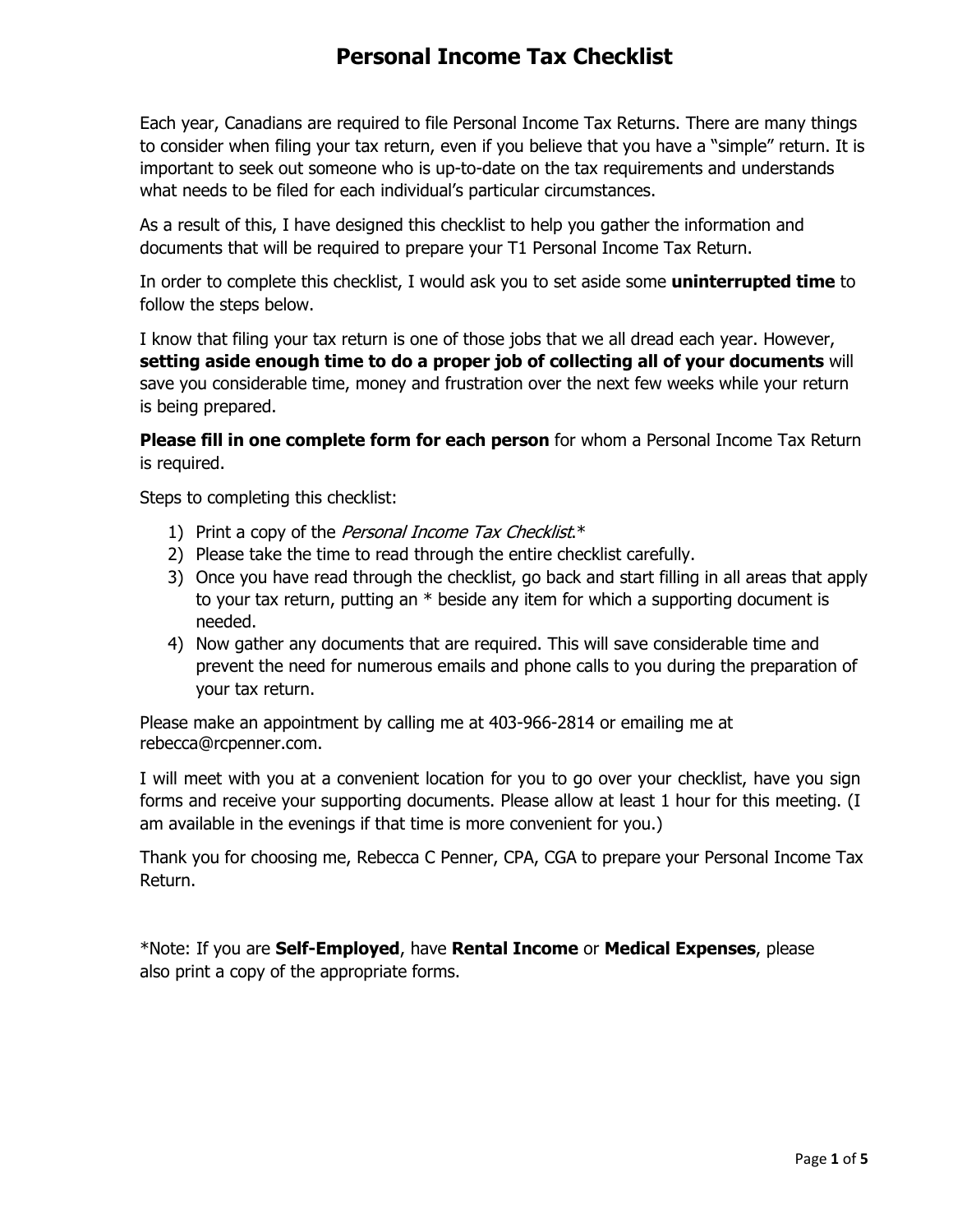# **Personal Income Tax Checklist**

|                                                                                                                                                                                                                                |                                                                                                                                                                                                                                                                   | Tax Year: ___________________ |          |             |
|--------------------------------------------------------------------------------------------------------------------------------------------------------------------------------------------------------------------------------|-------------------------------------------------------------------------------------------------------------------------------------------------------------------------------------------------------------------------------------------------------------------|-------------------------------|----------|-------------|
| Title: (Mr. Mrs. Ms. Miss)                                                                                                                                                                                                     |                                                                                                                                                                                                                                                                   |                               |          |             |
|                                                                                                                                                                                                                                |                                                                                                                                                                                                                                                                   |                               |          |             |
| Last Name                                                                                                                                                                                                                      |                                                                                                                                                                                                                                                                   | First Name                    |          | Initial(s)  |
|                                                                                                                                                                                                                                |                                                                                                                                                                                                                                                                   |                               |          |             |
|                                                                                                                                                                                                                                |                                                                                                                                                                                                                                                                   |                               |          |             |
|                                                                                                                                                                                                                                | City                                                                                                                                                                                                                                                              |                               | Province | Postal Code |
|                                                                                                                                                                                                                                |                                                                                                                                                                                                                                                                   |                               |          |             |
|                                                                                                                                                                                                                                | (Email is used to correspond with you during the tax preparation process)                                                                                                                                                                                         |                               |          |             |
| Phone: and the state of the state of the state of the state of the state of the state of the state of the state of the state of the state of the state of the state of the state of the state of the state of the state of the | (indicate the best phone number to contact you at)                                                                                                                                                                                                                |                               |          |             |
|                                                                                                                                                                                                                                | Daytime/Cell phone                                                                                                                                                                                                                                                |                               |          |             |
|                                                                                                                                                                                                                                | Marital status: Married ____ Common Law ____ Separated ____ Single ____ Divorced ____ Widowed ___                                                                                                                                                                 |                               |          |             |
|                                                                                                                                                                                                                                | Any Change in Marital Status? _____ Describe: __________________________ Date of Change: ___________                                                                                                                                                              |                               |          |             |
|                                                                                                                                                                                                                                | Did spouse become deceased during the year? Date of Death:                                                                                                                                                                                                        |                               |          |             |
| <b>Residence:</b>                                                                                                                                                                                                              |                                                                                                                                                                                                                                                                   |                               |          |             |
| $\bullet$<br>$\bullet$                                                                                                                                                                                                         | Province or Territory of Residence on December 31: ______________________________<br>Did you immigrate to or emigrate from Canada during the year? Yes No<br>If yes, what day did you arrive or leave?                                                            |                               |          |             |
| <b>Elections Canada Questions:</b>                                                                                                                                                                                             |                                                                                                                                                                                                                                                                   |                               |          |             |
| $\bullet$                                                                                                                                                                                                                      | Are you a Canadian Citizen? Yes No<br>If No, indicate your residence status: (Circle One) Landed Immigrant Resident Non-Resident<br>Do you authorize the Canada Revenue Agency to provide your name, address and date of birth to<br>Elections Canada? Yes ___ No |                               |          |             |
| <b>Foreign Reporting:</b>                                                                                                                                                                                                      |                                                                                                                                                                                                                                                                   |                               |          |             |

- Are you a U.S. Citizen or Green-Card holder? Yes \_\_\_ No \_\_\_
- Did you own or hold foreign property with a total cost of more than CND \$100,000 at any time during the year? Yes \_\_\_ No \_\_\_

(Foreign property = funds in foreign bank accounts, shares of foreign corporations – even if held in Canadian brokerage accounts, shares of Canadian corporations held in foreign brokerage account or foreign rental property.)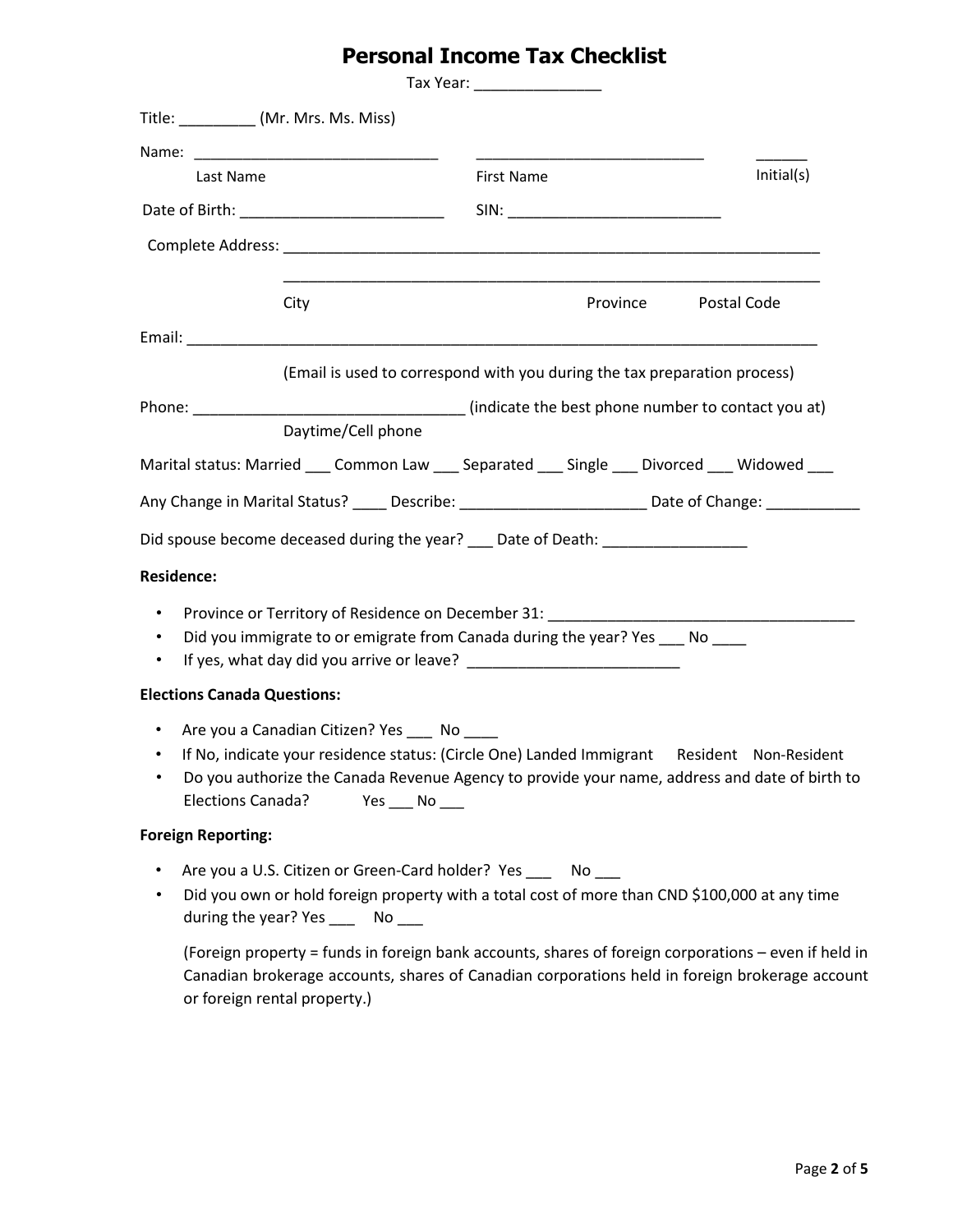## **Dependants:**

|                               | Spouse/Common- | Dependant 2 | Dependant 3 |
|-------------------------------|----------------|-------------|-------------|
|                               | Law Partner    |             |             |
| Name                          |                |             |             |
| Relationship                  |                |             |             |
| Lived with you this year?     |                |             |             |
| Address                       |                |             |             |
| Date of Birth                 |                |             |             |
| Citizenship                   |                |             |             |
| <b>SIN</b>                    |                |             |             |
| Disability                    |                |             |             |
| Infirmity                     |                |             |             |
| Line 236 Net Income           |                |             |             |
| <b>Pension Split Election</b> |                |             |             |
| Are we preparing Spouse's     |                |             |             |
| Dependant's Taxes also?       |                |             |             |

# **Income Slips Checklist Check ALL That Apply**

|           | T4                       | <b>Employment Income</b>                               |                             |     |
|-----------|--------------------------|--------------------------------------------------------|-----------------------------|-----|
|           | T4A                      | Commission or Self-Employment Income                   |                             |     |
|           | T4E                      | <b>Employment Insurance Benefits</b>                   |                             |     |
|           |                          | T5007 Workers Compensation or Social Assistance        |                             |     |
|           |                          | Employment Income NOT on Slips (ie. Tips)              |                             |     |
| $\bullet$ |                          | Any Support Payments received?                         | Yes                         | No. |
|           | Foreign Income           |                                                        |                             |     |
|           | <b>Pension Income</b>    |                                                        |                             |     |
|           | T4A                      | Pension, Retirement, Annuity Income                    |                             |     |
|           | T4AP                     | Canada Pension Plan                                    |                             |     |
|           |                          | T4 OAS Old Age Security                                |                             |     |
| ٠         | T4RSP                    | Retirement Savings Plan Income                         |                             |     |
|           | T4RIF                    | Retirement Income Fund Income                          |                             |     |
|           |                          | Foreign Pension Income: (country) ____________________ |                             |     |
|           | <b>Investment Income</b> |                                                        | <b>Check ALL That Apply</b> |     |
|           | T <sub>3</sub>           | Trust Income                                           |                             |     |
|           | T5                       | Investment Income                                      |                             |     |
|           | T4PS                     | <b>Profit Sharing Plans</b>                            |                             |     |
|           |                          | <b>T5008</b> Securities Transactions                   |                             |     |
|           | T5013                    | Partnership Income                                     |                             |     |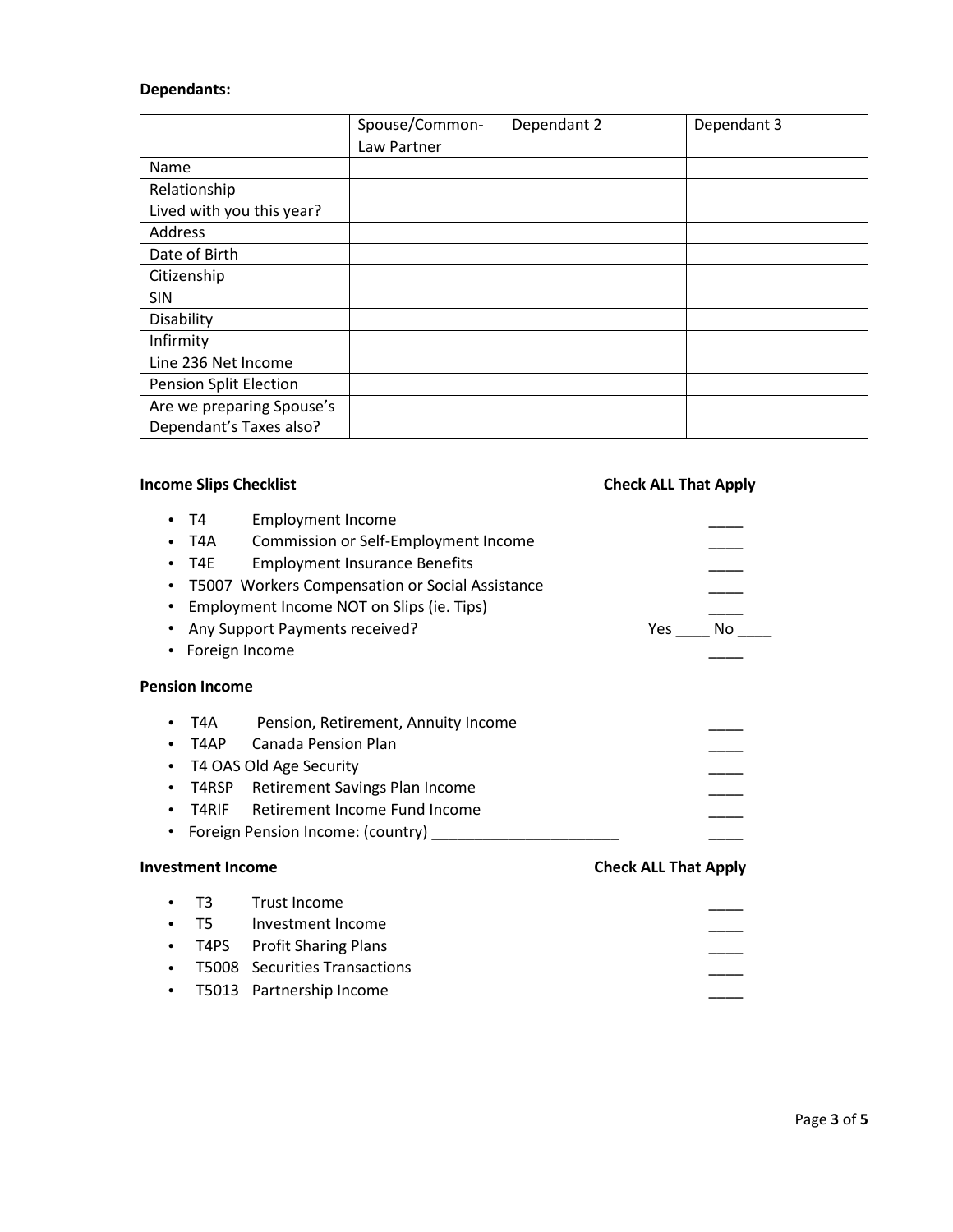## **INVESTMENTS – Capital Gains & Losses**

|                                                                                                                                                                                                  | Did you dispose of property, real estate or investments during the year? Yes ____<br>(eg. your home, your cottage, rental property, land, shares, etc.)                                                                                                                                                                                                                                                        |                             |
|--------------------------------------------------------------------------------------------------------------------------------------------------------------------------------------------------|----------------------------------------------------------------------------------------------------------------------------------------------------------------------------------------------------------------------------------------------------------------------------------------------------------------------------------------------------------------------------------------------------------------|-----------------------------|
|                                                                                                                                                                                                  | Please provide the following details:                                                                                                                                                                                                                                                                                                                                                                          |                             |
|                                                                                                                                                                                                  | Item Disposed of:                                                                                                                                                                                                                                                                                                                                                                                              |                             |
|                                                                                                                                                                                                  | Date Acquired:<br>the control of the control of the control of the control of the control of the control of the control of the control of the control of the control of the control of the control of the control of the control of the control                                                                                                                                                                |                             |
| Cost:                                                                                                                                                                                            |                                                                                                                                                                                                                                                                                                                                                                                                                |                             |
|                                                                                                                                                                                                  | Date Disposed of:<br><u> 1989 - Johann Stein, mars et al. (1989)</u>                                                                                                                                                                                                                                                                                                                                           |                             |
|                                                                                                                                                                                                  | Sales Proceeds:                                                                                                                                                                                                                                                                                                                                                                                                |                             |
|                                                                                                                                                                                                  | Outlays & Expenses:<br>the control of the control of the control of the control of the control of the control of                                                                                                                                                                                                                                                                                               |                             |
|                                                                                                                                                                                                  |                                                                                                                                                                                                                                                                                                                                                                                                                |                             |
| <b>Rental Income:</b>                                                                                                                                                                            | Yes $\rule{1em}{0.15mm}$ No $\rule{1em}{0.15mm}$                                                                                                                                                                                                                                                                                                                                                               |                             |
| $\bullet$                                                                                                                                                                                        | Please attach Rental Income and Expenses Checklist                                                                                                                                                                                                                                                                                                                                                             |                             |
|                                                                                                                                                                                                  | Self-Employment / Business Income: Yes _____ No ____                                                                                                                                                                                                                                                                                                                                                           |                             |
| $\bullet$                                                                                                                                                                                        | Please attach Self-Employment / Business Income Checklist                                                                                                                                                                                                                                                                                                                                                      |                             |
|                                                                                                                                                                                                  | Employment or Commission Expenses: Yes ____ No ____                                                                                                                                                                                                                                                                                                                                                            | <b>Check ALL That Apply</b> |
| $\bullet$<br>$\bullet$<br>$\bullet$                                                                                                                                                              | T2200 Statement of Allowable Expenses (signed by employer)<br>T2200 Tradesperson Tool Deduction (signed by employer)<br>T2200 Apprentice Mechanics (signed by employer)<br>Summary of Allowable Expenses or Receipts Provided                                                                                                                                                                                  | Yes No                      |
| <b>Deductions:</b>                                                                                                                                                                               |                                                                                                                                                                                                                                                                                                                                                                                                                | <b>Check ALL That Apply</b> |
| <b>RRSP Receipts</b><br>$\bullet$<br><b>Union/Professional Dues</b><br>$\bullet$<br>$\bullet$<br>$\bullet$<br>$\bullet$<br>$\bullet$<br><b>Investment Counsel Fees</b><br>$\bullet$<br>$\bullet$ | RRSP Home Buyer's Plan or Lifelong Learning Plan<br>Child Care (with supporting receipts & SIN of caregiver)<br>Moving Expenses to a New Work or School Location<br>(attach Moving Expenses Checklist)<br>Support Payments (with copy of Agreement)<br>Accounting Fees for Investment or Business Income<br>Legal Fees to Collect Salary, Alimony, Support<br>Interest Expense on Investment or Business Loans |                             |